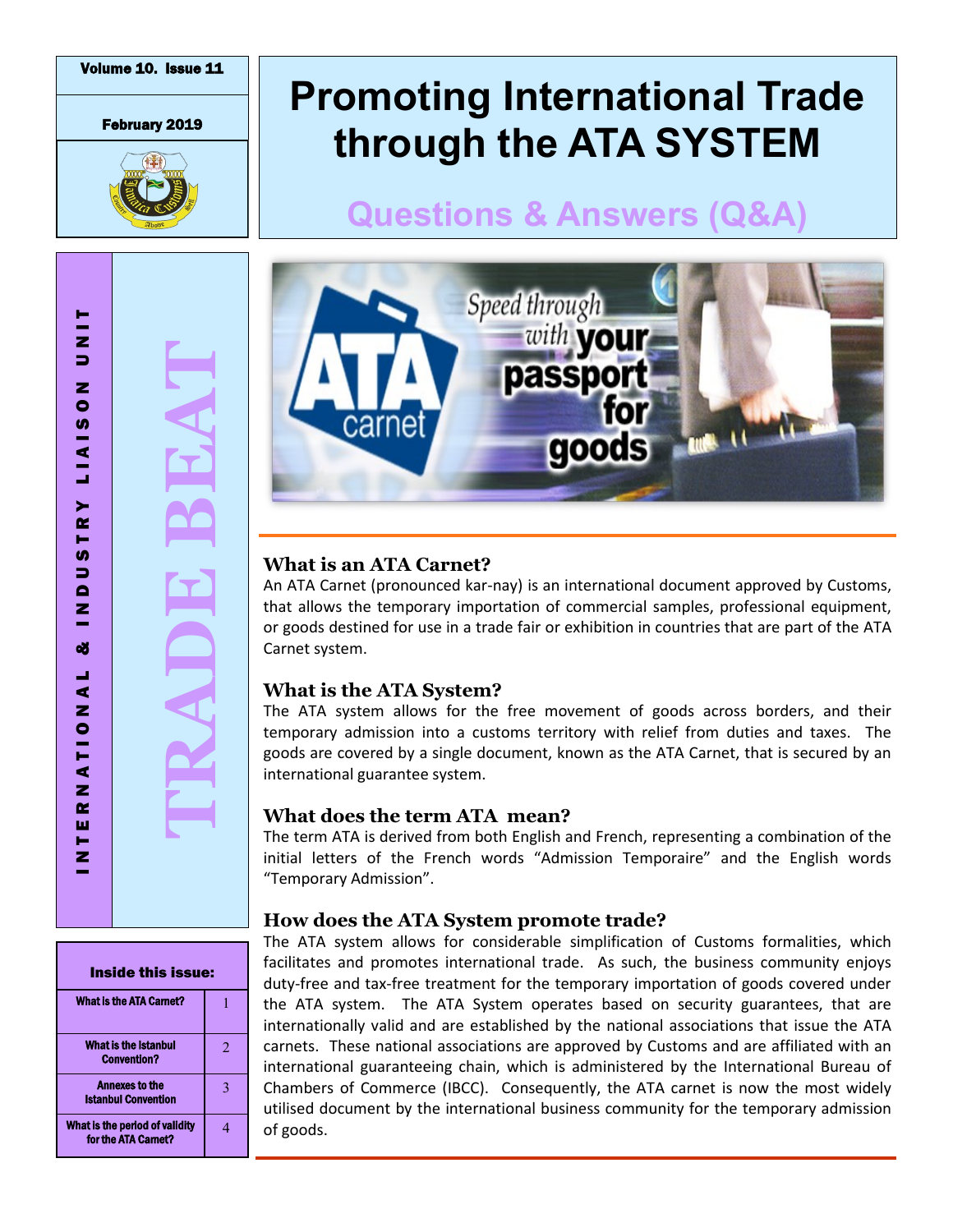# **The ATA SYSTEM**



#### **Why was the ATA System Established?**

The Customs Cooperation Council (CCC), now known as the World Customs Organization (WCO), adopted the Customs Convention on the ATA carnet for the temporary admission of goods (ATA Convention) in 1961, in response to the needs of the international business community. Various types of businesses needed to move their products to trade fairs or international exhibitions, as samples to potential buyers, or as their own professional equipment. There was growing need for these goods to be easily and quickly transported across borders with minimal delays, and as such the ATA carnet system was established.

#### **What happened to all the other agreements on temporary admission?**

The establishment of the ATA system brought with it a proliferation of International Conventions, Recommendations, Agreements and other instruments on temporary admission, as well as the temporary admission of specific types of goods. The sheer volume of international instruments that were created between 1950 and 1970, created confusion among the international business community and complicated the work of Customs. By the early 1990s, there were 13 agreements in existence on the treatment of temporary admission. The WCO decided to draft a world-wide convention on temporary admission, to combine into a single international instrument, all that was covered under the existing agreements.

#### **What is the Istanbul Convention?**

The Convention on Temporary Admission was adopted in Istanbul in 1990 and became known as the "Istanbul Convention". The Istanbul Convention represents the single instrument for the simplification and harmonization of temporary admission formalities, replacing all the existing Conventions or Recommendations dealing solely or principally with temporary admission. The subject covered by the former Conventions are now covered by the Annexes to the Istanbul Convention, namely Annexes A, B.1. to B.9., C, D and E. Contracting Parties to the Convention are mandated to accede to Annex A, as well as acceding to at least one additional Annex, in accordance with the terms of the Convention.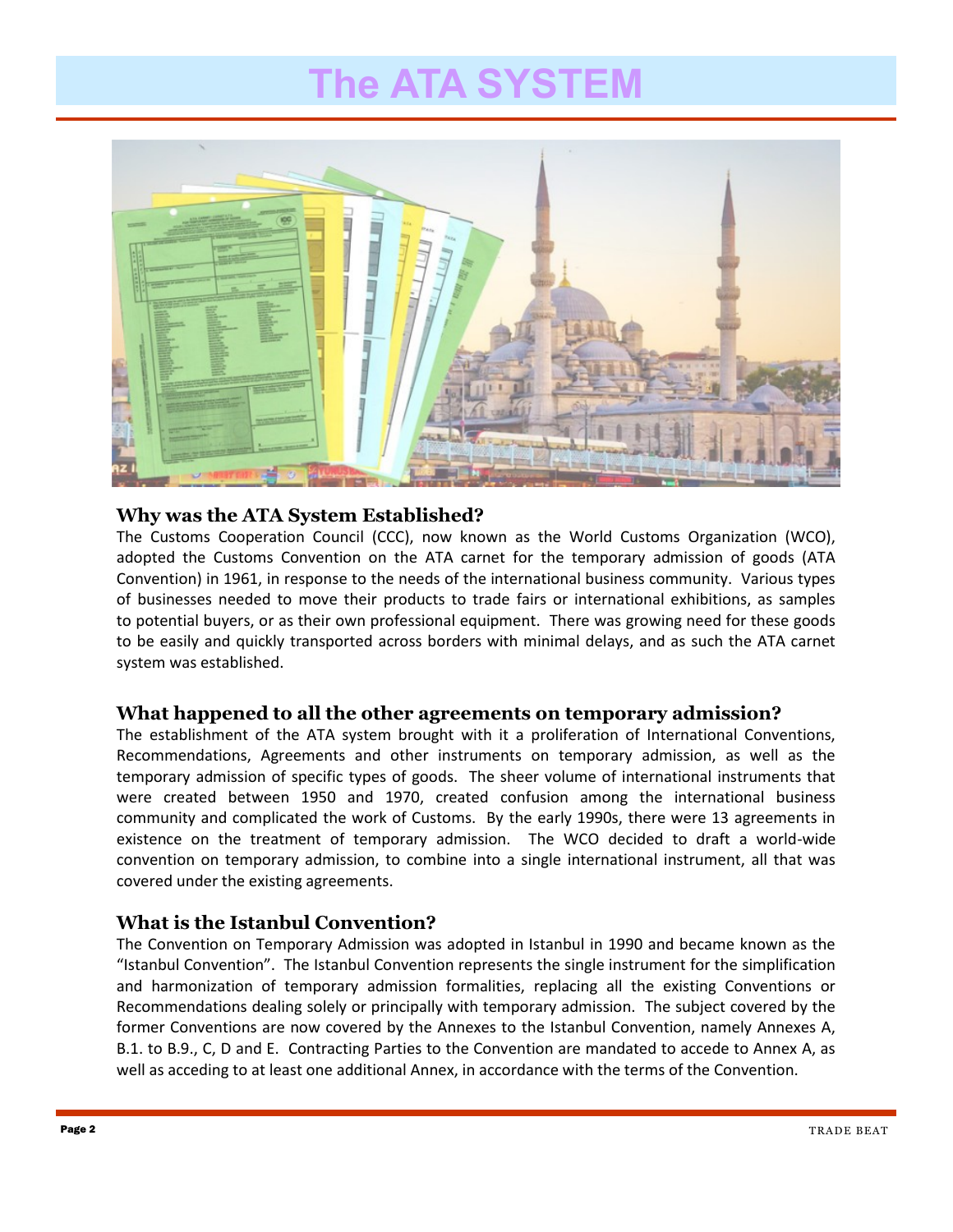#### **What is the purpose of the Annexes to the Istanbul Convention?**

Each Annex of the Istanbul Convention authorizes the temporary admission of goods imported for a specific purpose.

|          | Annex A: ANNEX CONCERNING TEMPORARY ADMISSION PAPERS (ATA CARNETS<br>AND CPD CARNETS)                                                             |
|----------|---------------------------------------------------------------------------------------------------------------------------------------------------|
|          | Annex B1: ANNEX CONCERNING GOODS FOR DISPLAY OR USE AT EXHIBITIONS,<br><b>FAIRS, MEETINGS OR SIMILAR EVENTS</b>                                   |
|          | Annex B2: ANNEX CONCERNING PROFESSIONAL EQUIPMENT                                                                                                 |
|          | Annex B3: ANNEX CONCERNING CONTAINERS, PALLETS, PACKINGS, SAMPLES AND<br>OTHER GOODS IMPORTED IN CONNECTION WITH A COMMERCIAL<br><b>OPERATION</b> |
|          | Annex B4: ANNEX CONCERNING GOODS IMPORTED IN CONNECTION WITH A<br><b>MANUFACTURING OPERATION</b>                                                  |
|          | Annex B5: ANNEX CONCERNING GOODS IMPORTED FOR EDUCATIONAL, SCIENTIFIC<br>OR CULTURAL PURPOSES                                                     |
|          | Annex B6: ANNEX CONCERNING TRAVELLERS' PERSONAL EFFECTS AND GOODS<br><b>IMPORTED FOR SPORTS PURPOSES</b>                                          |
|          | Annex B7: ANNEX CONCERNING TOURIST PUBLICITY MATERIAL                                                                                             |
|          | Annex B8: ANNEX CONCERNING GOODS IMPORTED AS FRONTIER TRAFFIC                                                                                     |
|          | Annex B9: ANNEX CONCERNING GOODS IMPORTED FOR HUMANITARIAN<br><b>PURPOSES</b>                                                                     |
|          | Annex C: ANNEX CONCERNING MEANS OF TRANSPORT                                                                                                      |
|          | Annex D: ANNEX CONCERNING ANIMALS                                                                                                                 |
| Annex E: | ANNEX CONCERNING GOODS IMPORTED WITH PARTIAL RELIEF FROM<br><b>IMPORT DUTIES AND TAXES</b>                                                        |



### **Can goods remain in the country if imported on the ATA Carnet?**

If goods are imported duty-free using the ATA Carnet, they cannot remain indefinitely in the country of temporary importation, unless the full duties have been paid. The specified period for re-exportation is laid down in each Annex relating to the type of temporary importation.

#### **Can improvements be made to the goods prior to their re-exportation?**

No improvements or value added is permitted for such goods. The goods must be re-exported in the same state, and must not undergo any changes during their stay in the country of temporary importation. However, normal depreciation due to their use is accounted for.

#### **What is the period of validity for the ATA Carnet, and how often can it be used?**

The period of validity is typically for one year. Goods under a valid ATA Carnet may be imported temporarily under the same carnet, within the Customs territories of as many Contracting Parties, and as often as the carnet holder wishes, within the specified one year period.

#### **How will other States recognize goods that are covered by an ATA Carnet?**

The seals affixed or the identification of the goods by a Customs office can be recognized by the Customs offices of other Contracting Parties where the goods subsequently pass. This facilitates Customs controls and saves the carnet holder time when the goods cross frontiers.